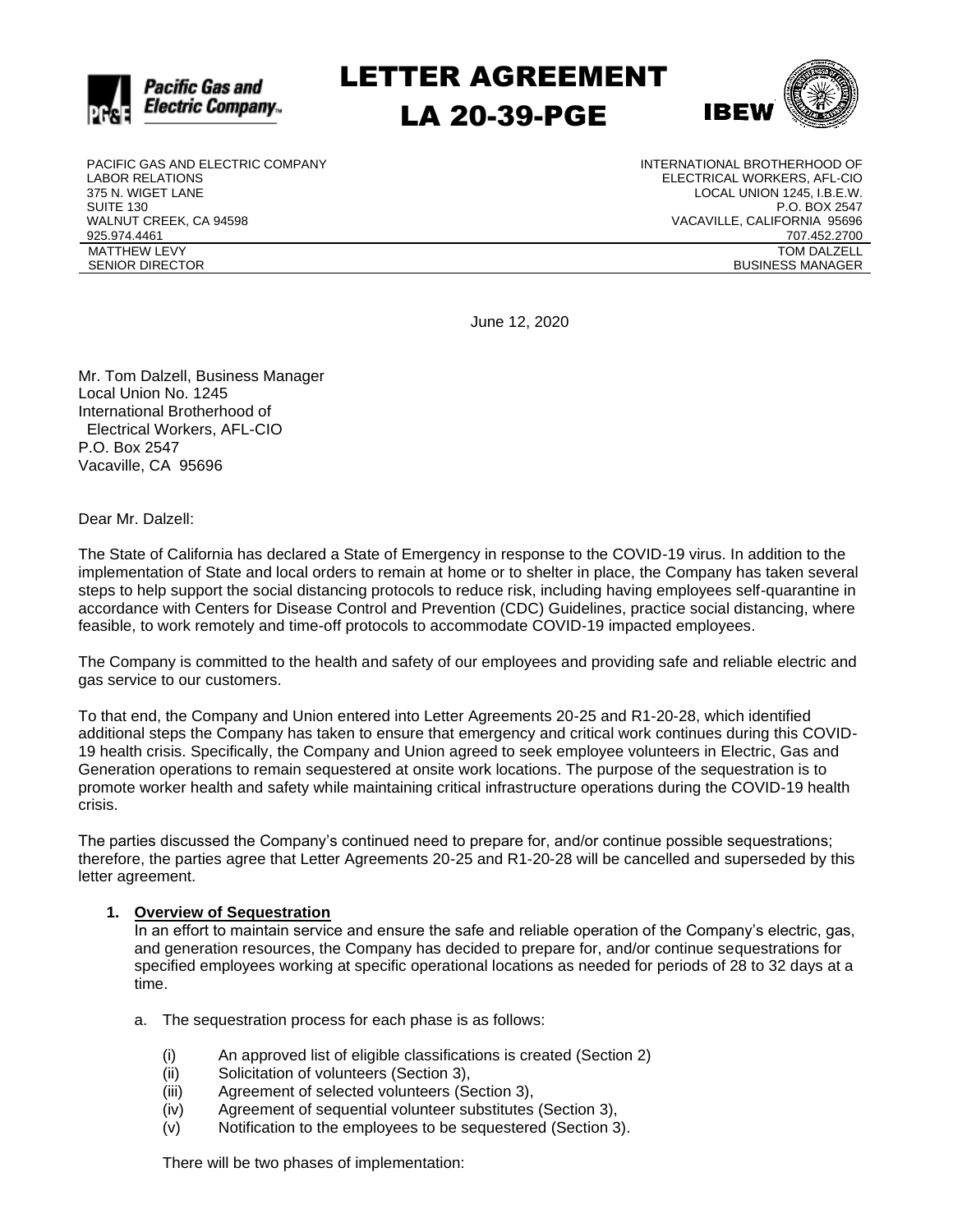- **Phase One – Electric Operations and Gas Control Operations**
- **Phase Two – Power and Nuclear Generation, and Gas Manned Station Facilities**

# **2. Eligible Classifications**

The Company will determine the appropriate number of positions required to sequester. Appendix A and B lists all the positions anticipated to be required for both Phases

# **3. Volunteer Selection Process**

- a. The Company will notify the Union of its intent to sequester and will solicit volunteers from the current workforce. The Company will contact all employees eligible to volunteer in the required positions of Appendix A or B, as applicable. Volunteers must be able to report, prepared for 28-32 days of sequestration, within five (5) days from the date of being asked to volunteer to the sequestration location. Company shall contact all employees either at work, sick, or on vacation. Employees who are off with Permission with Pay pursuant to COVID 19 on or after the date the Union is notified of the Company's intent to sequester for each 28-32 days sequestration period will not be considered for these voluntary positions. Selections will be based on company seniority from the classification and corresponding HQ's and/or AOR's, as applicable. The final list will be reviewed and approved by the Oversight Committee. Once approved, this list of volunteers will be effective for the duration of the 28- 32 days sequestration period. It shall be used to create the list of employees to be sequestered and also used for any substitutions which may occur during the 28-32 days sequestration period.
- b. If there are insufficient volunteers for sequestration, the Oversight Committee will meet to discuss options to identify the critical employees needed to fill vacancies. Employees cannot be forced to be sequestered.
- c. The final list of employees to be sequestered will be posted and communicated to employees.
- d. Immediately prior to sequestration, volunteers must be free of any COVID-19 infection or symptoms, as identified by the U.S. Centers for Disease Control and Prevention ("CDC") The Oversight committee will discuss and decide upon the process, including testing if available, to be utilized to determine how an employee enters the sequestration environment.
- e. Should the need arise to either establish a 28-32 days sequestration period or continue a 28-32 days sequestration period already in progress, Section 3 will be repeated for each instance.

## **4. Non-Sequestered Employees**

- a. Non-sequestered employees who are normally assigned to a sequestered HQ's or location may:
	- be assigned to the nearest non-sequestered commutable work HQ's or location,
	- perform work within their classification from home, or
	- remain at home with Time Off with Permission with Pay
	- If there is no non-sequestered HQ or location within a commutable distance, an alternative arrangement may be agreed to by the Oversight committee.
- b. As a result of sequestration, the Oversight Committee will discuss and ensure appropriate staffing levels for non-sequestered positions to ensure safe and reliable Company operations.

# **5. Sequestration Conditions (Hours, Work Schedules and Compensation)**

Volunteers will be required to remain on-site while being sequestered for periods of 28 to 32 days at a time. The Company and Union will agree to work schedules that meet Company needs (e.g. fatigue, safety, etc.). Prior to the sequestration commencement these schedules will be offered to volunteers by Company seniority. Changes to these schedules will be addressed by the Oversight Committee. However, the Company reserves the right to work employees less than their set schedule.

a. Due to the emergency circumstances, employees who volunteer for sequestration are also volunteering to work up to seven (7) days each week with work hours generally being 12-hours per day but not to exceed 16-hours per day. All employees will be given a minimum of eight (8) consecutive hours of rest per day immediately following their regularly scheduled work period.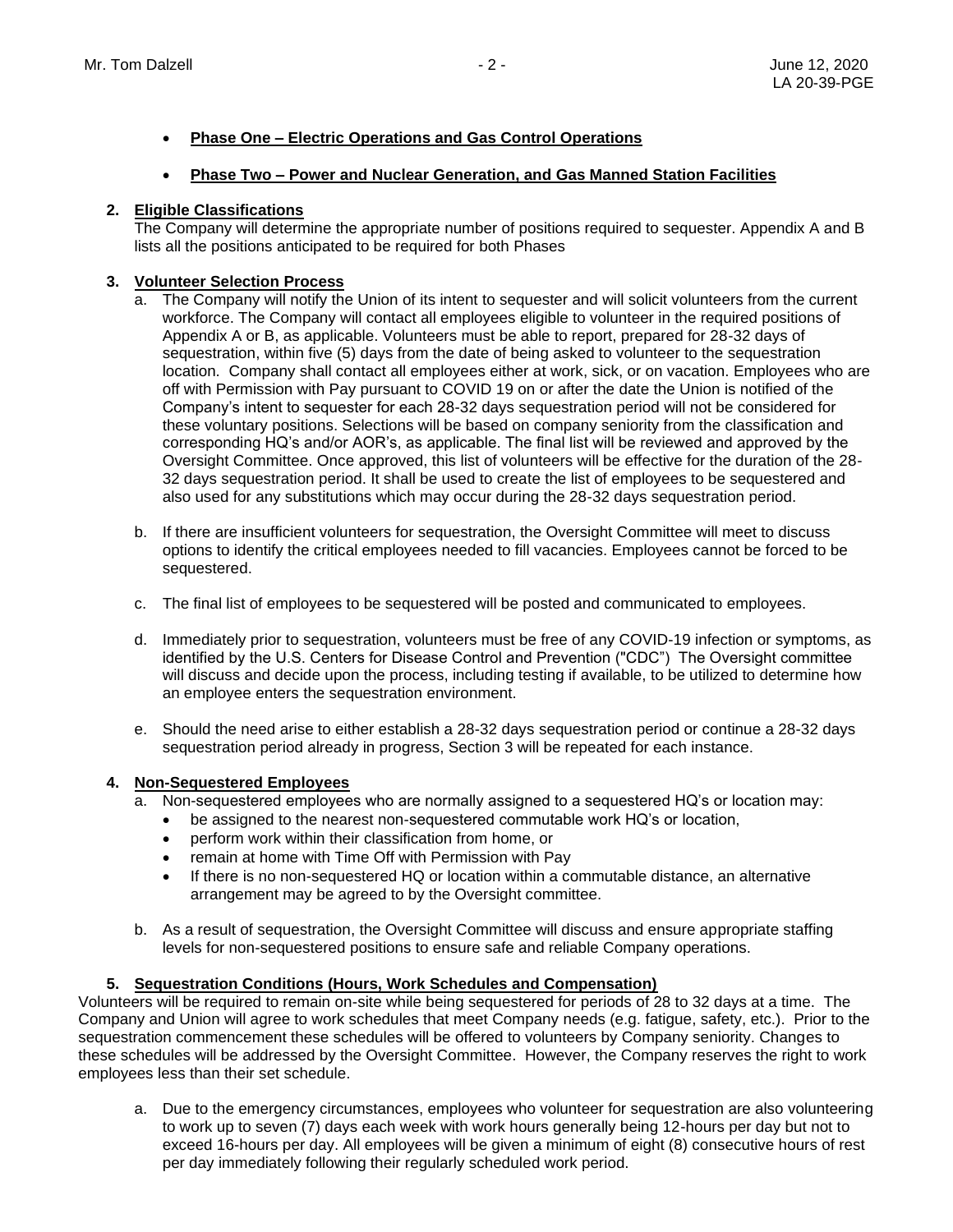- b. Letter Agreement 12-31 (Fatigue Management for Gas Control Room Operations) will be temporarily suspended for the duration of the sequestration period for the sequestered employees.
- c. Hours paid to sequestered employees in excess of 40 hours per week will be included as credited hours on prearranged overtime tracking lists. These hours will be credited to the individual sequestered employees, but the hours will not be included in calculating overtime hours worked within the headquarters for the purpose of overtime equalization under Section 208.16 of the Collective Bargaining Agreement (CBA).
- d. Upon their return to their normal headquarters and/or work schedule, sequestered employees will be credited with one hour more than the maximum accrued emergency overtime in his/her classification. In other words, the employee would "go to the bottom of the list".
- e. During sequestration, volunteers agree, and provide consent, to being subjected to appropriate and ongoing health monitoring, daily body temperature checks, daily symptom recognition interviews for the purpose of identifying potential cases of COVID-19, and periodic COVID-19 testing as it becomes available. If an employee is found to have COVID-19 or symptoms associated with COVID-19, as identified by the U.S. Centers for Disease Control and Prevention ("CDC"), the Company will replace the sequestered employee.
- f. Should public health and safety conditions require the Company to maintain sequestration operations for a duration longer than 28 to 32 days, the process described in Section 3 shall be repeated. Employees who are currently sequestered, or have already participated in any sequestration period, will only be considered after all other volunteers identified in the section 3 process, have been exhausted. Employees who do not complete an entire sequestration period (i.e. exit prior to conclusion) will be placed at the bottom of the Volunteer Selection list (including those who just completed) if they are still interested in future sequestration periods.
- g. Any new replacement volunteer will first be required to test negative for COVID-19. In addition, those employees who are already sequestered will be tested as deemed necessary by the Company.
- h. At the completion of a sequestration assignment, employees will not return to work for four (4) days. For these four (4) days, employees will be paid at the straight-time rate of pay for their regularly scheduled hours (8, 9, 10 or 12) regardless of the days being regular workdays or RDO's. These hours will not be counted as time worked for defining overtime in accordance with 208.1 of the Physical Agreement. Additionally, these employees will not be called into work during this four (4) day period.
- i. If an employee needs to exit a sequestration, they will be returned to their normal work duties. Employees are encouraged to give the Company 72 hours' notice prior to their exit from sequestration.
- j. If the Company needs to remove an employee from sequestration the Oversight Committee must meet to discuss prior to removal.
- k. All hours spent in sequestration will be paid at the double-time rate of pay, which is twice the normal base hourly wage rate. All premiums will apply, except for the Sunday premium (Section 110.7) and the 10% wage premium outlined in LA-20-22.
- l. This agreement will not change an employee's basic weekly pay rate for the purposes of any change in benefits under Part II (the Final Pay Pension) of the Retirement Plan, Part III (the Cash Balance Pension) of the Retirement Plan, and 401k contributions.
- m. For each Company holiday that occurs during the sequestration period, employees will be awarded a Holiday in lieu.
- n. Volunteers understand and agree that any vacation scheduled during the sequestration period will be cancelled.

## **6. Miscellaneous Sequestration Issues**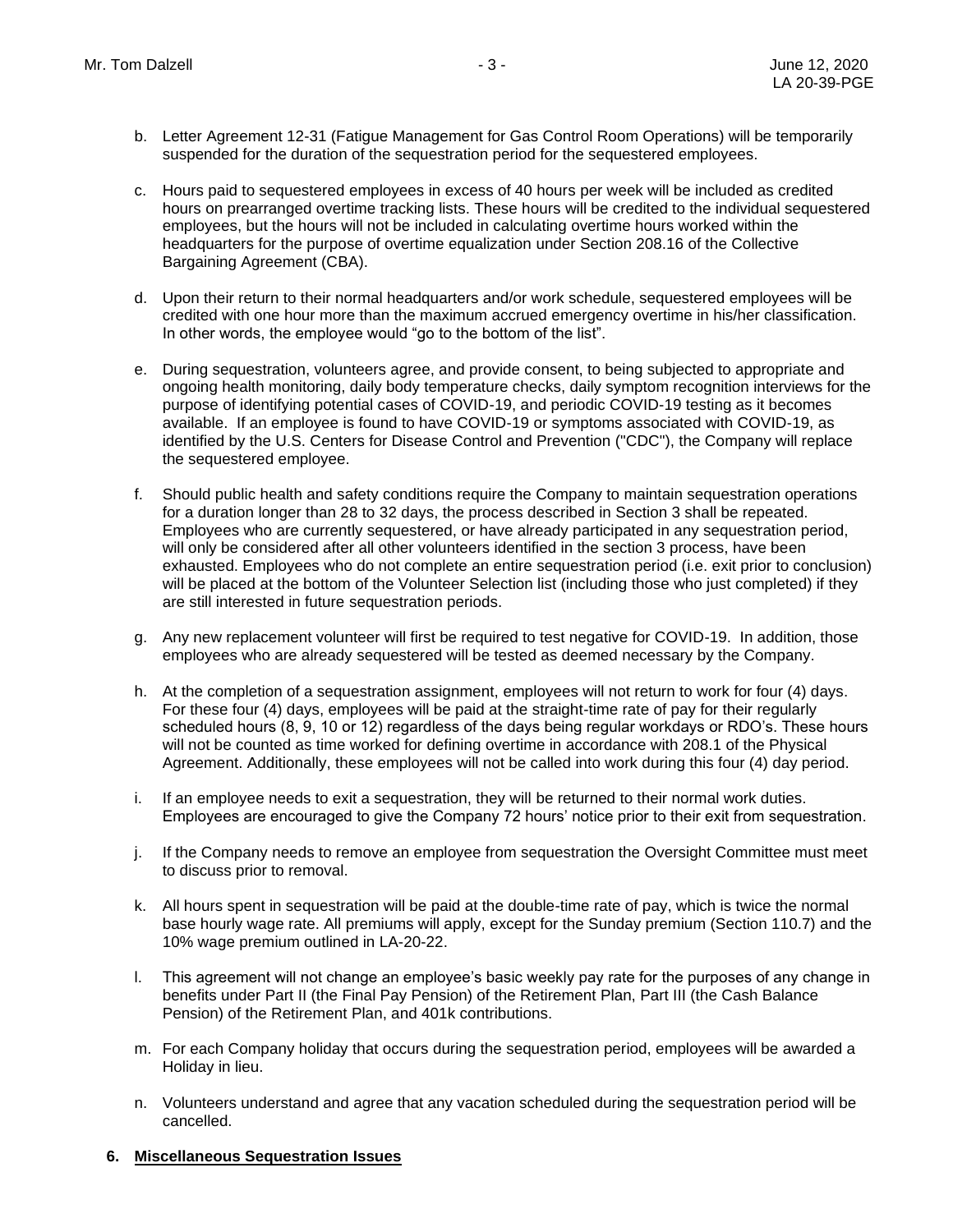- a. The Company reserves the right to remove/replace an employee for fitness for duty reasons. The Oversight committee will agree to and resolve any and all replacements of sequestered volunteers and all necessary changes to the sequestered population.
- b. Due to the nature of sequestration, employees will not be permitted to leave Company designated premises, except as necessary to perform the functions of their position (i.e. Hydro Roving Operators). Employees are also precluded from receiving visitors for the duration of the voluntary assignment.
- c. Employees will be compensated for all hours during sequestration; therefore, volunteers are required to remain fit-for-duty and shall not be permitted to consume, possess, display, transport or sell alcohol, recreational or medical marijuana, or illegal drugs for the full duration of the sequestration period.
- d. Nothing herein shall prohibit the Company from ending sequestration assignments at any location or within a line of progression/classification at any time.

#### **7. Employee Care for Immediate Family (spouse and/or dependent children)**

a. Meal Support for Family

Eligible sequestered employees shall receive a \$100.00 per day stipend for the purchase and/or delivery of food to the employee's household. In order to be eligible for this stipend, a volunteer must have a spouse, registered domestic partner, and/or dependent children living in their personal residence.

- b. Internet Connection Connectivity Stipend Volunteers who are sequestered will receive a \$75.00 per month (or prorated portion thereof) stipend to cover connectivity charges associated with maintaining contact outside of sequestration during the duration of the sequestration assignment.
- c. Employee Assistance Program ("EAP") Access to EAP well-being services will be provided for employees and their dependents.

## **8. On-Site Sequestration Accommodations**

Sequestered employees shall be provided the following minimum accommodations:

- a. Appropriate temporary single-occupancy sleeping quarters. The Company may choose to provide recreational vehicles, trailers, or other appropriate accommodations. The Company may also choose to allow employees to supply their own recreational vehicles. Phase One Sequestration employees will be housed at the San Ramon Valley Conference Center; therefore, they will not be allowed to supply their own recreational vehicle or trailer.
- b. If a volunteer utilizes a personal recreational vehicle or trailer on-site during sequestration, the employee assumes all responsibility associated with their use of their recreational vehicle or trailer. For employees who are lodging in their personal recreational vehicle or trailer the Company will pay the employee \$525.00 per week (or \$75.00 per day).
- c. Showers and restrooms
- d. Daily cleaning For remote locations, employees utilizing a recreational vehicle or trailer will be provided cleaning supplies and will be responsible for cleaning their living quarters.
- e. Onsite laundry or laundry services
- f. Daily snacks, meals or groceries In keeping with the stated intent of Section 104.1 of the CBA, (that employees will be provided a comparable substitute when they are prevented from observing their usual and average meal practices) the Company will provide meals, snacks, beverages and/or groceries to sequestered employees. The meals, snacks, beverages and/or groceries should, but may not quite be, the same as those the employees would have at their homes. So long as employees work "around the clock" at sequestered locations, Company will provide "around the clock" meals, snacks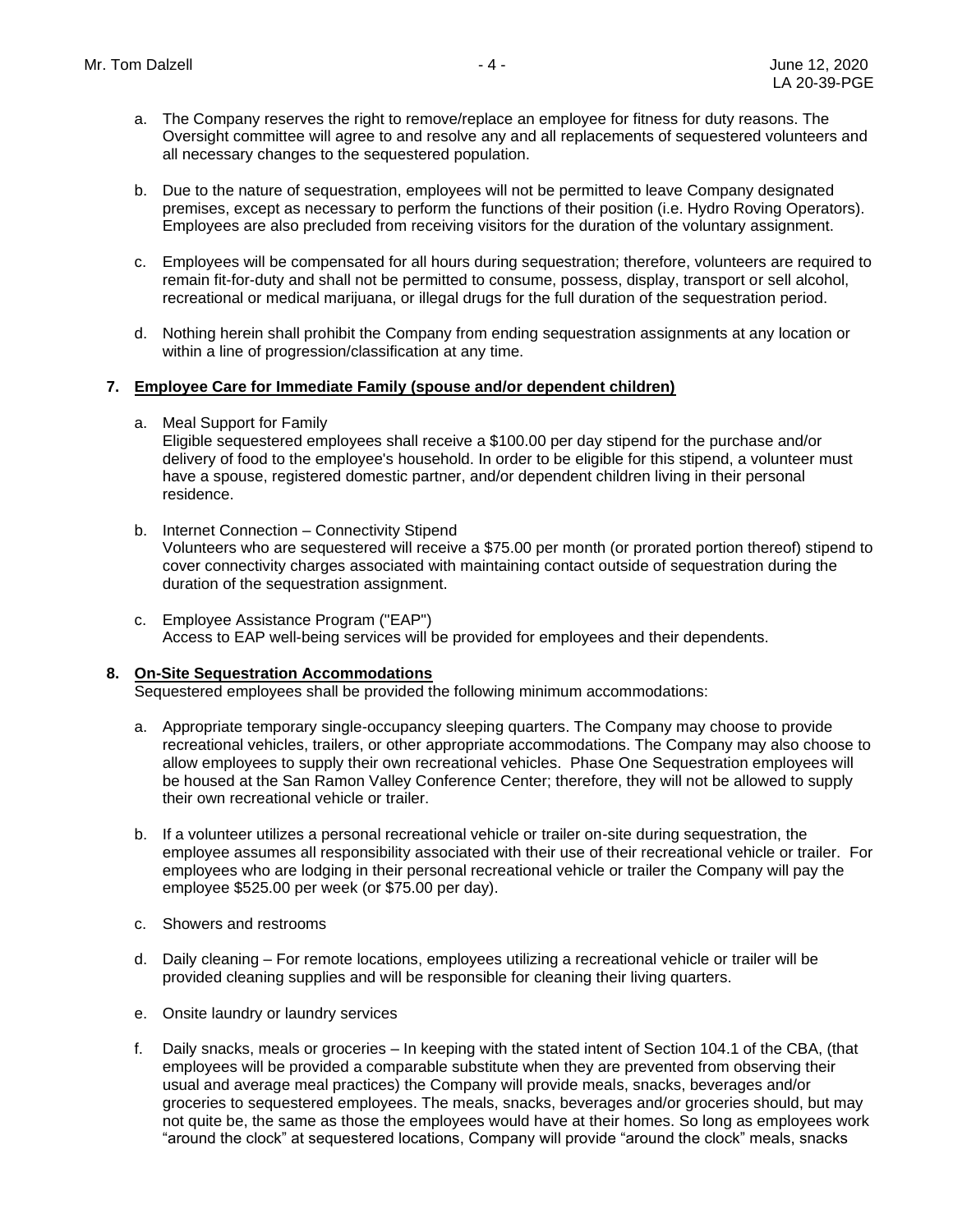and beverages in keeping with sequestered employees' established hours of work to adequately provide for employees' customary and non-customary meals as required

g. Access to Internet, TV's, video games, gym equipment, physical mail as already available in specific locations. The parties will negotiate over Phase Two sequestration Internet connection issues.

## **9. Supersession and Duration**

- a. This agreement was negotiated as a response to an unforeseeable set of events resulting from the COVID-19 pandemic.
- b. To the extent the compensation provisions of this agreement conflict with the CBA, this Agreement shall prevail.
- c. The parties expressly agree that to the extent that any provisions of this agreement are contrary to the California Labor Code, or the California Wage Orders, including but not limited to compensation, overtime and scheduling, this Agreement shall prevail.
- d. This Agreement will be in effect from the date of signing through December 31, 2020 and may be extended by mutual written agreement of the parties.

#### **10. Expeditious Oversight Committee**

The parties agree to meet at a minimum weekly (and more frequently as needed) to administer the agreed upon processes and resolve any disputes that may arise under this agreement. The Company and Union shall each appoint three members to be part of an Oversight Committee. The Oversight Committee will attempt to resolve any issues that may arise regarding this Letter of Agreement prior to grievances being filed.

If you agree, please so indicate in the space provided below and return one executed copy of this letter to the Company

Very truly yours,

PACIFIC GAS AND ELECTRIC COMPANY

Waltholey

By:  $\_\_$ 

Matthew Levy Senior Director

The Union is in agreement.

LOCAL UNION NO. 1245, INTERNATIONAL BROTHERHOOD OF ELECTRICAL WORKERS, AFL-CIO

Tom Dalzell Business Manager

 ${\sf Jun}\,12, 2020$   ${\sf B}_V$   $\downarrow$   ${\sf B}_V$ 

, 2020 By: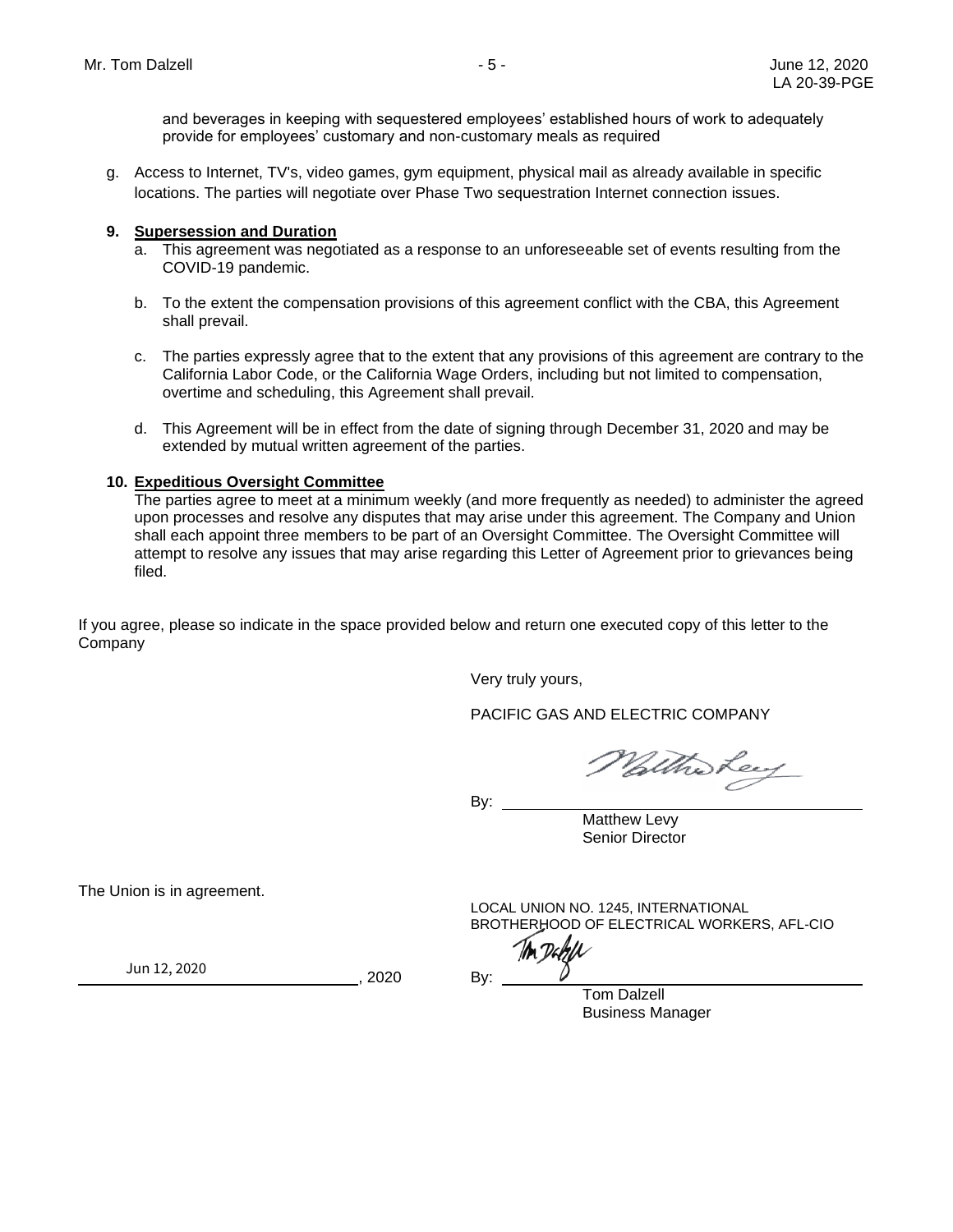#### **APPENDIX "A" (Employee Numbers are Approximations)**

## **Transmission Grid Operations**

- 1. Six (6) Areas of Responsibility (AOR's) in Transmission. Requires two System Operators or Lead System Operators from each AOR.
- 2. Six (6) Operators and one (1) Dispatcher per shift. One Operator from each AOR to be on shift.
- 3. 12 Hour Shifts

| <b>AOR</b>           | # IBEW<br><b>Employees</b> | <b>Position</b>                               |
|----------------------|----------------------------|-----------------------------------------------|
| North State          |                            | System Operator or Lead System Operator       |
| North Bay Sierra     |                            | System Operator or Lead System Operator       |
| Bay Area Metro       |                            | System Operator or Lead System Operator       |
| South Coast          |                            | System Operator or Lead System Operator       |
| <b>Central Coast</b> |                            | System Operator or Lead System Operator       |
| South Valley         |                            | System Operator or Lead System Operator       |
| <b>Dispatch</b>      |                            | System Dispatcher or Senior System Dispatcher |

#### **Total IBEW Employees for Sequester = 14**

#### **Distribution Grid Operations**

- 1. Nine (9) AOR's in three (3) Distribution Control Centers (DCC)
- 2. Nine (9) Operators per shift. Requires two (2) Operators from the North DCC, four (4) Operators from the Central DCC and three (3) Operators from the South DCC per shift.
- 3. 12 Hour shifts

| <b>Distribution Control Center</b> | # IBEW Employees | Position                                |
|------------------------------------|------------------|-----------------------------------------|
| North – Rocklin                    |                  | System Operator or Lead System Operator |
| Central – Concord                  |                  | System Operator or Lead System Operator |
| South - Fresno                     |                  | System Operator or Lead System Operator |

Should the most senior volunteers not have the needed network experience, as determined by the Company, the Oversight Committee shall negotiate a solution.

## **Total Employees for Sequester = 18**

#### **Information Technology**

(Volunteer selection within HQ's and then System-wide by seniority)

DCPP assigned IT employees will be allowed to volunteer for sequestration; however, only one (1) Telecommunication Technician position (Senior Telecom Tech or Telecom Tech) and one (1) Computer Field Analyst position (Lead CFA or Senior CFA) from DCPP may participate in any given single 28-32 days sequestration period.

Hydro Telecommunication Technician employees will be allowed to volunteer for sequestration; however, if critical operational or staffing issues arise within the Hydro department, the Oversight Committee will meet to discuss the critical issues and the ability for Hydro Telecommunication Technician employees to volunteer for sequestration.

- 1. One (1) T200 Senior Telecommunications Technician (Days)\*
	- a. Internet Protocol "IP" Discipline and North American Electric Reliability Corporation (NERC) certification required
- 2. One (1) T200 Telecommunications Technician (Nights)\*
	- a. NERC certification required
- 3. One (1) T200 Lead Computer Field Analyst (Days)
	- a. NERC certification required
- 4. One (1) T200 Senior Computer Field Analyst (Nights)
	- a. NERC certification required
- 5. 12 Hour Shifts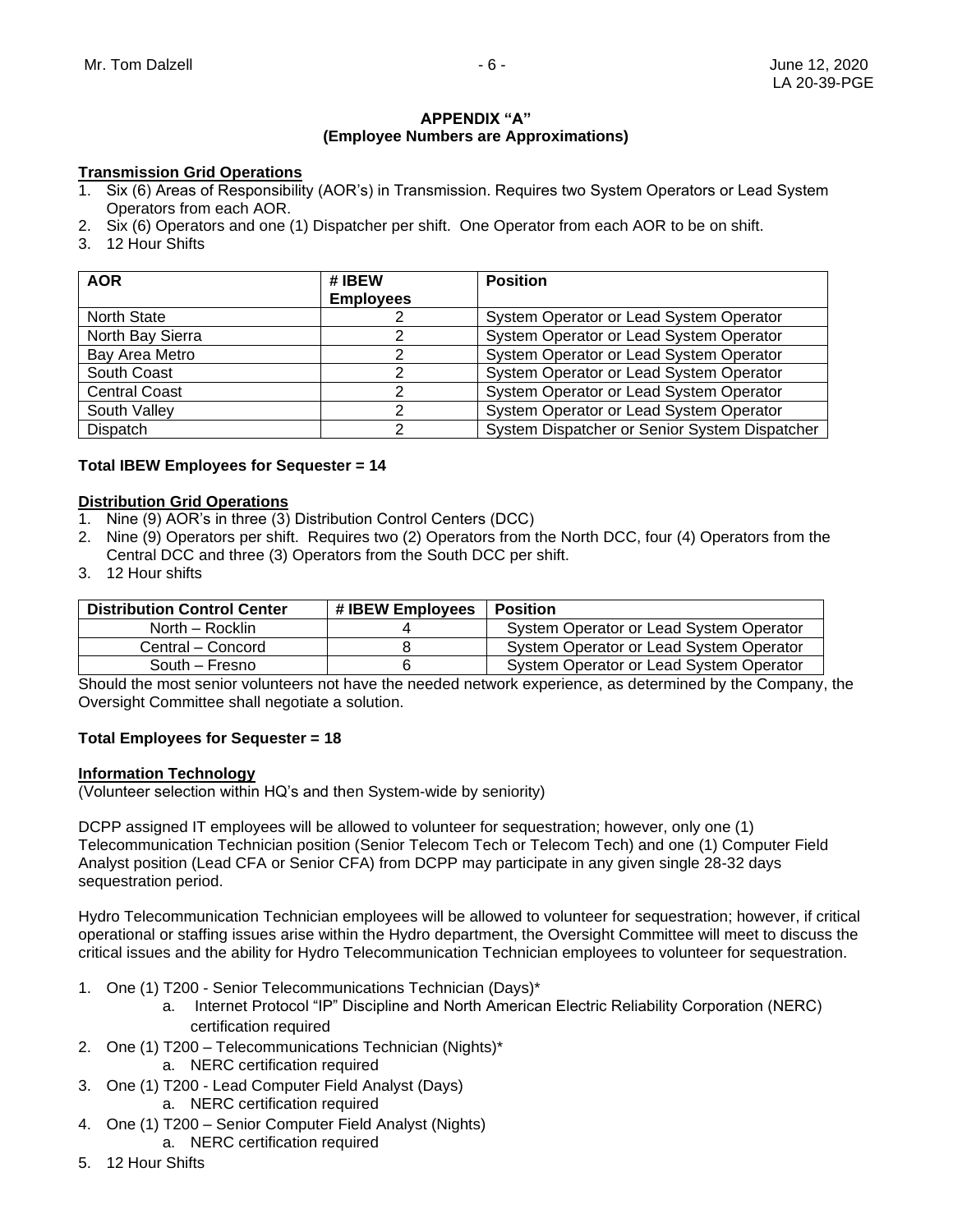\*The Senior Telecommunication Technician and Telecommunication Technician seniority lists will be combined for purposes of volunteer selection. One (1) employee volunteer must be qualified in the Internet Protocol (IP) discipline and the second employee volunteer will be selected based on Company-wide seniority within IT.

## **Gas Control Operations**

- 1. Two (2) Distribution Gas System Operators or Senior Distribution Gas System Operators
- 2. Two (2) Transmission Gas System Operators Expertise and experience in the entire system and remote operations at all major facilities is required.
- 3. 12 Hour Shifts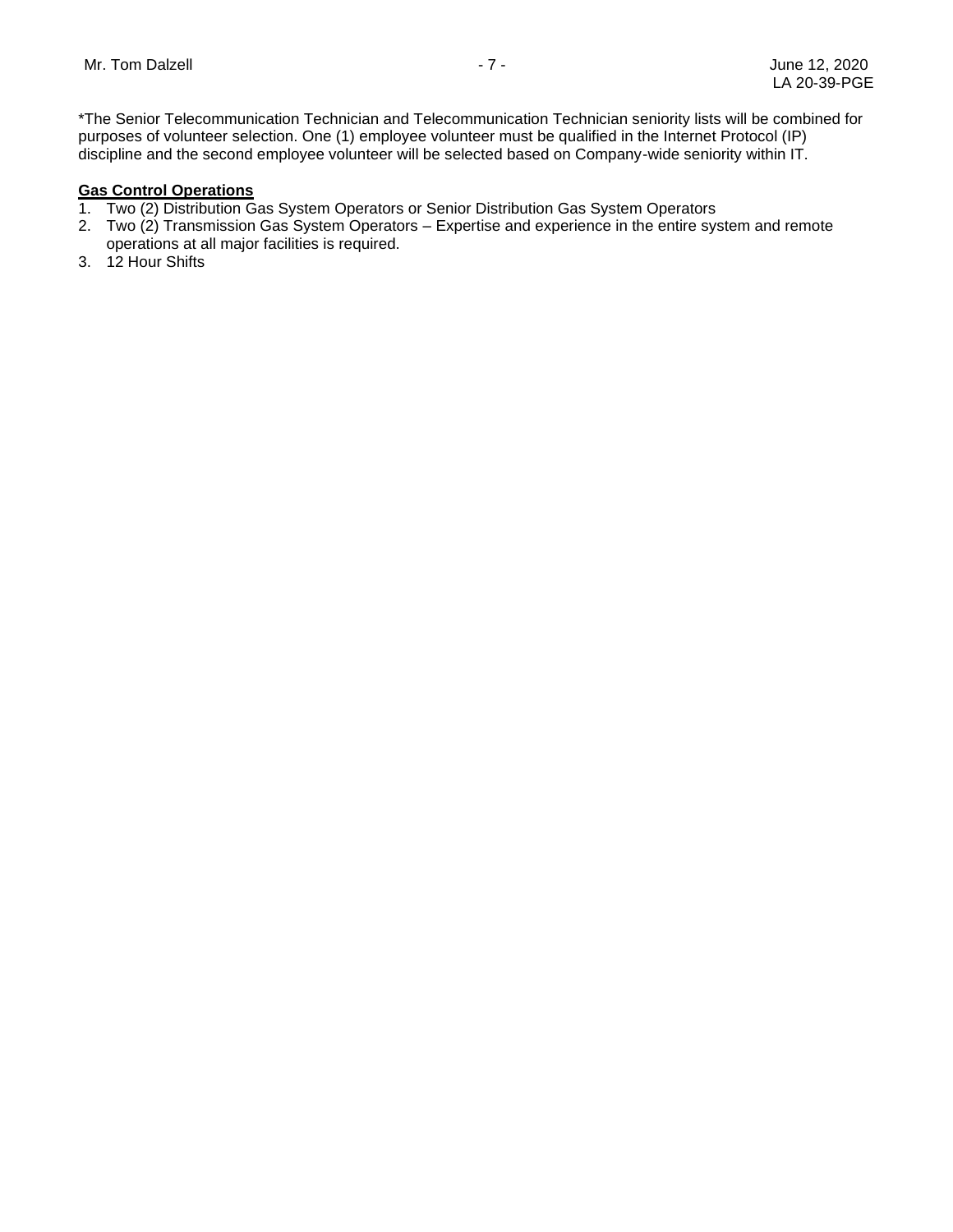#### **APPENDIX "B" (Employee Numbers are Approximations)**

#### **Power Generation**

- 1. Fossil Control Room skill block Power Plant Technicians will be scheduled for 12 Hour shifts
- 2. Fossil Maintenance skill block Power Plant Technicians (Mechanical and Electrical skill blocks) will be scheduled for 12 Hour shifts
- 3. Hydro Operators will be scheduled for 12 Hour Shifts
- 4. Utility Operator-Hydro, Roving Operator and all other Hydro Personnel 10 Hour Shifts

| <b>Area/Plant</b> | <b>Location</b>      | #IBEW<br><b>Employees</b> | <b>Position</b>                                                 |
|-------------------|----------------------|---------------------------|-----------------------------------------------------------------|
| Shasta            | Pit 3                | 3                         | <b>Hydro Operator</b>                                           |
|                   | Pit 3                | 1                         | <b>Roving Operator</b>                                          |
|                   | Pit 3                | 1                         | Telecommunications Technician or                                |
|                   |                      |                           | <b>Telecommunications Crew Leader</b>                           |
|                   | Pit 3                | 1                         | Electrical Technician or Lead Electrical                        |
|                   |                      |                           | Technician                                                      |
|                   | Pit 3                | 1                         | Electrician or Electrical Maintenance                           |
|                   |                      |                           | Crew Leader (Must have a journeyman                             |
|                   |                      |                           | background as an Electrician to                                 |
|                   |                      |                           | qualify)                                                        |
|                   | Pit 3                | 1                         | <b>Electrical Machinist or Electrical</b>                       |
|                   |                      |                           | Maintenance Crew Leader (Must have                              |
|                   |                      |                           | a journeyman background as an                                   |
|                   |                      |                           | Electrical Machinist to qualify)                                |
|                   | Pit 3                | 1                         | Water System Repairperson or Water                              |
|                   |                      |                           | <b>System Crew Leader</b>                                       |
|                   | Pit 5                | 3                         | <b>Hydro Operator</b>                                           |
|                   | Pit 5                | 1                         | <b>Roving Operator</b>                                          |
| DeSabla           | Caribou              | 3                         | <b>Hydro Operator</b>                                           |
|                   | Rodgers Flat         | $\overline{1}$            | <b>Electrical Machinist or Electrical</b>                       |
|                   |                      |                           | Maintenance Crew Leader (Must have                              |
|                   |                      |                           | a journeyman background as an                                   |
|                   |                      |                           | Electrical Machinist to qualify)                                |
|                   | Rodgers Flat         | 1                         | <b>Electrical Maintenance Crew Leader</b>                       |
|                   | Rodgers Flat         | 1                         | Electrician or Electrical Maintenance                           |
|                   |                      |                           | Crew Leader (Must have a journeyman                             |
|                   |                      |                           | background as an Electrician to                                 |
|                   |                      |                           | qualify)                                                        |
|                   | <b>Rock Creek</b>    | 3<br>$\overline{2}$       | <b>Hydro Operator</b>                                           |
|                   | Rodgers Flat         |                           | Roving Operator (1 for Caribou AOR<br>and 1 for Rock Creek AOR) |
|                   | Potter Valley        | 1                         | <b>Roving Operator</b>                                          |
| Motherlode        | Sonora (Sequestered  | $\overline{2}$            | Water System Repairperson or Water                              |
|                   | at Spring Gap        |                           | <b>System Crew Leader</b>                                       |
|                   | Forebay)             |                           |                                                                 |
|                   | <b>Tiger Creek</b>   | $\overline{2}$            | <b>Hydro Operator</b>                                           |
|                   | (Sequestered at -    |                           |                                                                 |
|                   | Angels Camp)         |                           |                                                                 |
|                   | <b>Tiger Creek</b>   | $\overline{2}$            | Water System Repairperson or Water                              |
|                   | (Sequestered at      |                           | System Crew Leader                                              |
|                   | Electra)             |                           |                                                                 |
|                   | <b>Tiger Creek</b>   | 3                         | <b>Hydro Operator</b>                                           |
| Kings River-      | Auberry (Sequestered | 1                         | <b>Roving Operator</b>                                          |
| Crane Valley      | at San Joaquin 3)    |                           |                                                                 |
| System            |                      |                           |                                                                 |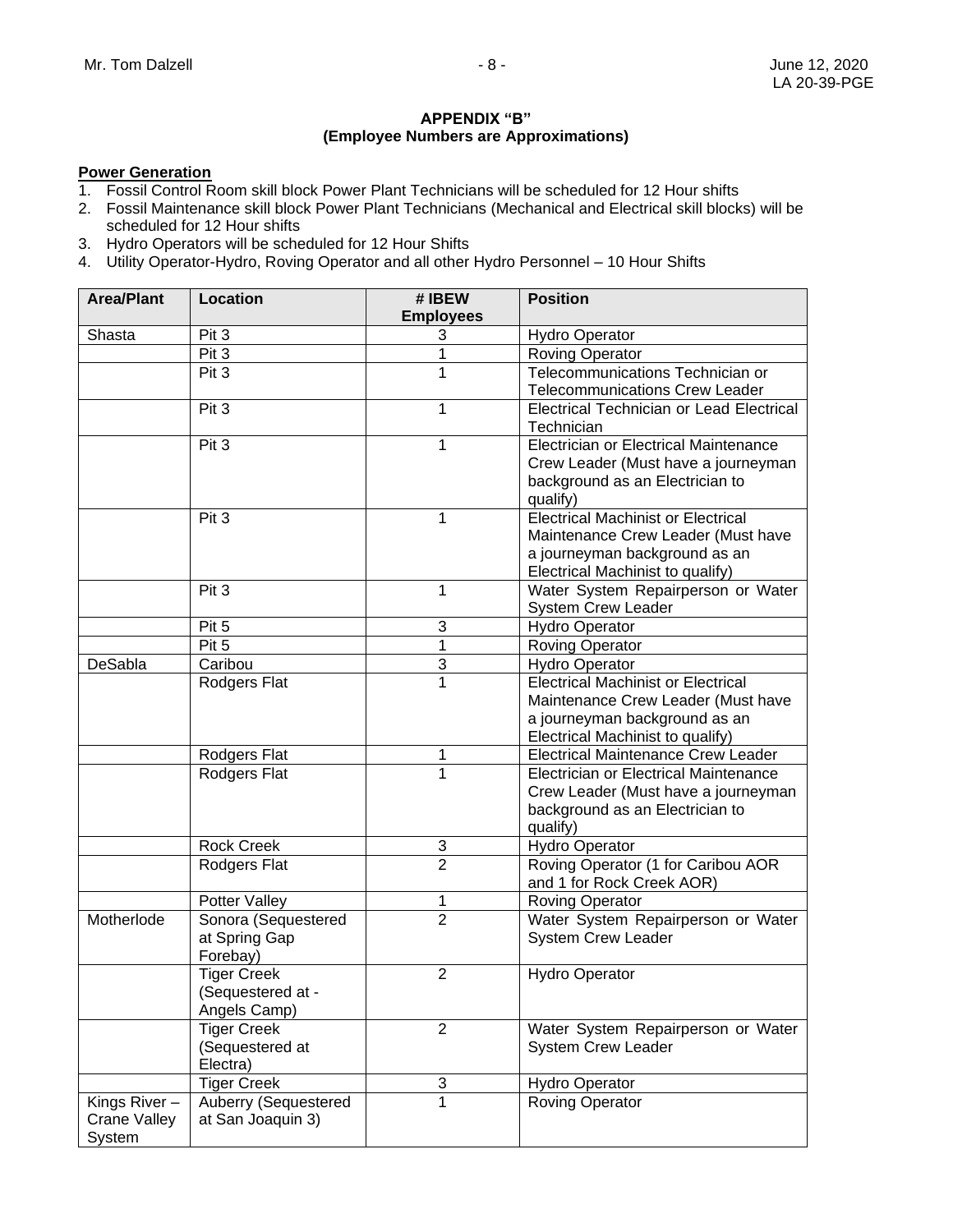|                 | Auberry (Sequestered              | $\overline{2}$ | Water System Repairperson or Water                |
|-----------------|-----------------------------------|----------------|---------------------------------------------------|
|                 | at San Joaquin 3)                 |                | <b>System Crew Leader</b>                         |
|                 | <b>Balch</b>                      | $\overline{2}$ | <b>Roving Operator</b>                            |
|                 | Auberry (Sequestered              | $\overline{2}$ | <b>Electrical Machinist or Electrical</b>         |
|                 | at Balch)                         |                | Maintenance Crew Leader (Must have                |
|                 |                                   |                | a journeyman background as an                     |
|                 |                                   |                | Electrical Machinist to qualify)                  |
|                 | <b>Fresno Operating</b><br>Center | 3              | <b>Hydro Operator</b>                             |
| Drum            | Alta (Sequestered at              | 3              | Water System Repairperson or Water                |
|                 | Spaulding)                        |                | System Crew Leader                                |
|                 | Wise (Sequestered at              |                | Utility Operator - Hydro (1 <sup>st</sup> offer); |
|                 | Halsey)                           | $\overline{2}$ | Water System Repairperson or Water                |
|                 |                                   |                | System Crew Leader (2 <sup>nd</sup> offer)        |
|                 | Wise                              | 3              | <b>Hydro Operator</b>                             |
|                 | Drum                              | 3              | <b>Hydro Operator</b>                             |
| Gateway         | Gateway                           | $6*$           | Lead Power Plant Technician or                    |
|                 |                                   |                | Advanced Power Plant Technician                   |
|                 | Gateway                           | $2^{\wedge}$   | <b>Advanced Power Plant Technician</b>            |
| Colusa          | Colusa                            | $6*$           | Lead Power Plant Technician or                    |
|                 |                                   |                | Advanced Power Plant Technician                   |
|                 | Colusa                            | $2^{\wedge}$   | Advanced Power Plant Technician                   |
| <b>Humboldt</b> | Humboldt Bay                      | $3^*$          | Lead Power Plant Technician or                    |
| Bay             | <b>Generating Station</b>         |                | Advanced Power Plant Technician                   |
| Generating      |                                   |                |                                                   |
| <b>Station</b>  |                                   |                |                                                   |
|                 | Humboldt Bay                      | $2^{\wedge}$   | Lead Power Plant Technician or                    |
|                 | <b>Generating Station</b>         |                | Advanced Power Plant Technician                   |

\* Control Room Operator Skill Block Qualified is required

^ One Mechanical Skill Block Qualified and One Electrical Skill Block Qualified is required

## **Total IBEW Employees for Sequester = 76**

## **Diablo Canyon Power Plant (DCPP)**

- 1. Will utilize existing work hours, schedules and shifts contained within the existing CBA and/or Letter Agreements. Note: Super Crew schedules for Operations may be utilized.
- 2. To the extent possible, abide by existing NRC work hour rules.

| <b>DCPP Operations</b>          | # IBEW Employees | <b>Position</b>                            |
|---------------------------------|------------------|--------------------------------------------|
|                                 |                  | <b>DCPP Work Control Lead</b>              |
|                                 | 16               | <b>DCPP Reactor Operator</b>               |
|                                 | 28               | DCPP Nuclear Operator, Level 9             |
|                                 |                  | <b>DCPP Nuclear Operator</b>               |
| <b>DCPP - Maintenance</b>       | 10               | Control Technician (DCPP) or Shift         |
|                                 |                  | Control Technician (DCPP)                  |
|                                 |                  | <b>DCPP Electrical Classifications:</b>    |
|                                 | 6                | May include Electrician (DCPP), Electrical |
|                                 |                  | Control Technician (DCPP) and Electrical   |
|                                 |                  | Maintenance Subforeman (DCPP)              |
|                                 |                  | <b>DCPP Mechanical Classifications:</b>    |
|                                 | 8                | May include Machinist (DCPP), Mechanic     |
|                                 |                  | - Rigger (DCPP), Welder (DCPP),            |
|                                 |                  | Maintenance Subforeman (DCPP)              |
|                                 | 2                | Painter                                    |
|                                 | 6                | Building Mechanic - DCPP or Lead           |
|                                 |                  | <b>Building Mechanic - DCPP</b>            |
| <b>DCPP Chemistry &amp; Rad</b> | 10               | <b>Chemical &amp; Radiation Protection</b> |
| <b>Protection</b>               |                  | Technician (DCPP)                          |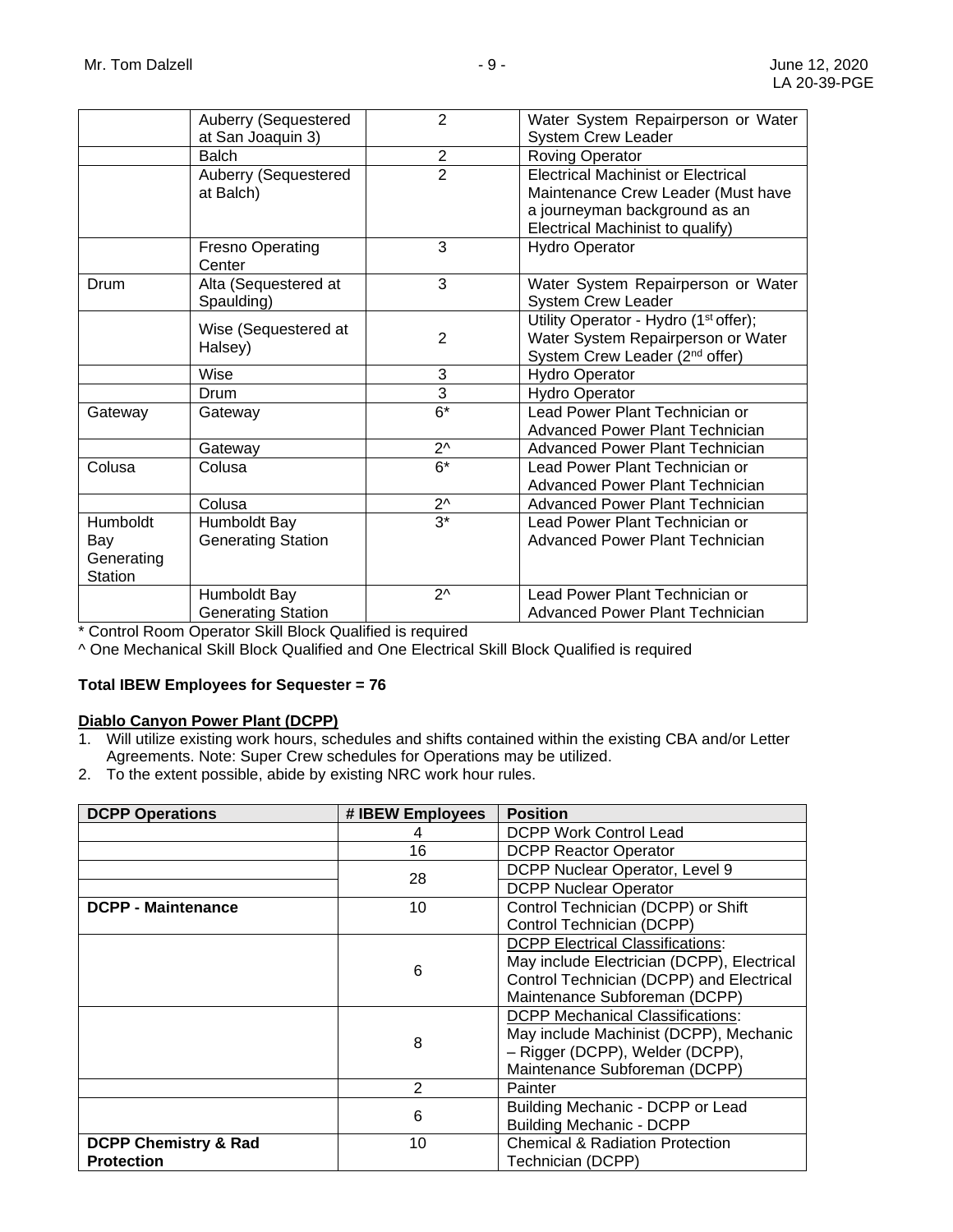|                               |   | <b>DCPP Decontamination Specialist</b>            |
|-------------------------------|---|---------------------------------------------------|
| <b>DCPP Firefighter</b>       |   | DCPP Fire Captain Advanced                        |
|                               |   | <b>DCPP Firefighter Advanced</b>                  |
| <b>DCPP Warehouse</b>         | 2 | DCPP Materials Leadperson or DCPP                 |
|                               |   | <b>Materials Handler</b>                          |
| <b>DCPP Telecommunication</b> |   | <b>DCPP Senior Telecommunications</b>             |
|                               |   | Technician (1 <sup>st</sup> choice); Telecom Crew |
|                               |   | Foreman - DCPP (2 <sup>nd</sup> choice); DCPP     |
|                               |   | Telecommunications Technician (3rd                |
|                               |   | choice)                                           |

## **Total Employees for Sequester = 99**

# **Gas Manned Station Facilities**

4. 12 Hour shifts

| <b>Area/Location</b>   | # IBEW           | <b>Position*</b>                           |
|------------------------|------------------|--------------------------------------------|
|                        | <b>Employees</b> |                                            |
| <b>McDonald Island</b> |                  | <b>Station Operator</b>                    |
|                        | 6                | <b>Senior Station Operator</b>             |
|                        |                  | Senior Station Operator (Relief)           |
|                        | 3                | <b>Transmission Mechanic or Lead</b>       |
|                        |                  | <b>Transmission Mechanic</b>               |
|                        | 3                | Gas Control Technician or Lead Gas Control |
|                        |                  | Technician                                 |
| Los Medanos            |                  | <b>Station Operator</b>                    |
|                        | 4                | <b>Senior Station Operator</b>             |
|                        |                  | Senior Station Operator (Relief)           |
|                        |                  | Gas Control Technician or Lead Gas Control |
|                        | 3                | Technician or Apprentice Gas Control       |
|                        |                  | Technician (only under Journeyman          |
|                        |                  | supervision)                               |
| <b>Topock</b>          |                  | <b>Station Operator</b>                    |
|                        | 3                | Senior Station Operator                    |
|                        |                  | Senior Station Operator (Relief)           |
|                        | 1                | <b>Transmission Mechanic or Lead</b>       |
|                        |                  | <b>Transmission Mechanic</b>               |
|                        | $\overline{2}$   | Gas Control Technician or Lead Gas Control |
|                        |                  | Technician                                 |
| Hinkley                |                  | <b>Station Operator</b>                    |
|                        | 3                | <b>Senior Station Operator</b>             |
|                        |                  | Senior Station Operator (Relief)           |
|                        | $\overline{2}$   | <b>Transmission Mechanic or Lead</b>       |
|                        |                  | <b>Transmission Mechanic</b>               |
|                        | $\overline{2}$   | Gas Control Technician or Lead Gas Control |
|                        |                  | Technician                                 |

\* The majority of employees within a group of classifications and location must have the required Operator Qualifications (OQ's). For example, if three (3) Station Operators are required in Hinkley, two (2) out of the three (3) Station Operators must have the required OQ's listed below.

**Total Employees for Sequester = 32**